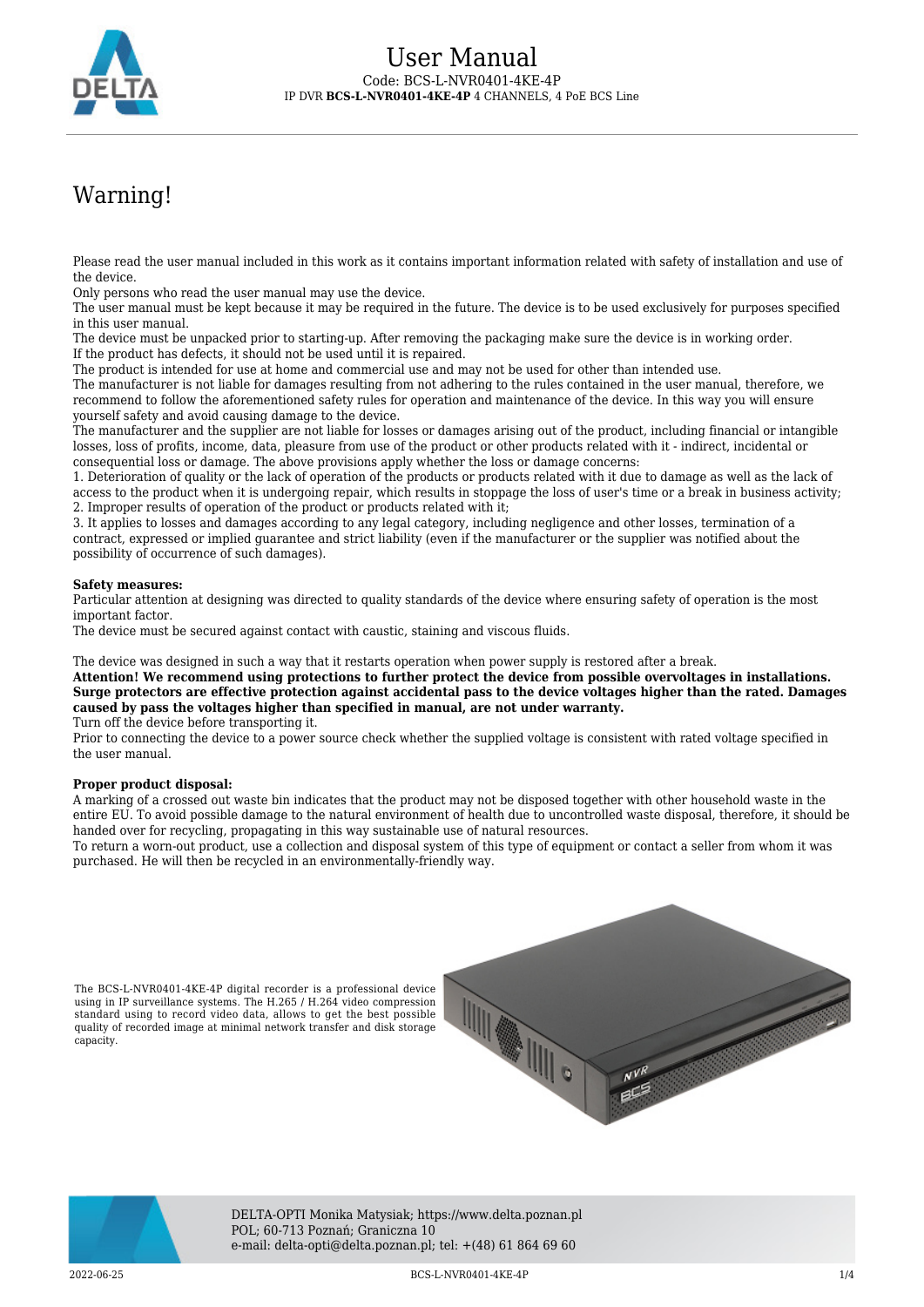

## User Manual Code: BCS-L-NVR0401-4KE-4P IP DVR **BCS-L-NVR0401-4KE-4P** 4 CHANNELS, 4 PoE BCS Line

| Standard:                           | TCP/IP                                                                                                                                                                                |
|-------------------------------------|---------------------------------------------------------------------------------------------------------------------------------------------------------------------------------------|
| Supported resolutions:              | max. 8.3 Mpx - 3840 x 2160 px, 4K UHD                                                                                                                                                 |
| Video outputs:                      | 1 pcs HDMI 4K<br>1 pcs VGA                                                                                                                                                            |
| Audio support:                      | 4 Channels - Audio from cameras                                                                                                                                                       |
| Audio inputs:                       | 1 pcs CINCH                                                                                                                                                                           |
| Audio outputs:                      | 1 pcs CINCH                                                                                                                                                                           |
| Image compression method:           | H.265+ / H.265 / H.264+ / H.264 / MJPEG                                                                                                                                               |
| Supported hard drives:              | 1 x 10 TB SATA                                                                                                                                                                        |
| Recording modes:                    | Manual, Motion Detection, Schedule                                                                                                                                                    |
| Network protocols:                  | HTTP, HTTPS, TCP/IP, IPv4/IPv6, UPnP, SNMP, RTSP, UDP, SMTP, NTP, DHCP,<br>DNS, IP Filter, DDNS, FTP, Alarm Server, SADP, IP Search, P2P                                              |
| External storage devices backup:    | Backup to USB drive (pendrive, external drive)                                                                                                                                        |
| Default admin user / password:      | admin / -<br>The administrator password should be set at the first start                                                                                                              |
| Default IP address:                 | 192.168.1.64                                                                                                                                                                          |
| Web browser access ports:           | 80                                                                                                                                                                                    |
| PC client access ports:             | Port no.: 8000 or access by a cloud (P2P)                                                                                                                                             |
| Mobile client access ports:         | 8000                                                                                                                                                                                  |
| <b>RTSP URL:</b>                    | • rtsp://user:password@192.168.1.64:554/Streaming/Channels/channel no01/ - Main<br>stream<br>• rtsp://user:password@192.168.1.64:554/Streaming/Channels/channel no02/ - Sub<br>stream |
| Searching and playback the records: | • Records searching: by time and events type. Records playback: forward, backward,<br>fast, slow<br>• Records playback from max. 4 channels in the same time @ 1080p                  |
| Bitrate:                            | max. 80 Mbps                                                                                                                                                                          |
| Network functions:                  | • Web Server built-in<br>• CMS application<br>• Live image view, Playback the records, Backup the records, remote access                                                              |
| ONVIF:                              | ✓                                                                                                                                                                                     |
| Mobile phones support:              | Port no.: 8000 or access by a cloud (P2P)<br>• Android: Free application BCS Manager<br>• iOS (iPhone): Free application <b>BCS Manager</b>                                           |
| Alarm inputs / outputs:             |                                                                                                                                                                                       |
| PTZ control:                        | IP Speed Dome Cameras                                                                                                                                                                 |
| USB:                                | 2 pcs USB 2.0                                                                                                                                                                         |
| Motion Detection:                   | ✓                                                                                                                                                                                     |
| Intelligent Image Analysis:         | ✓                                                                                                                                                                                     |

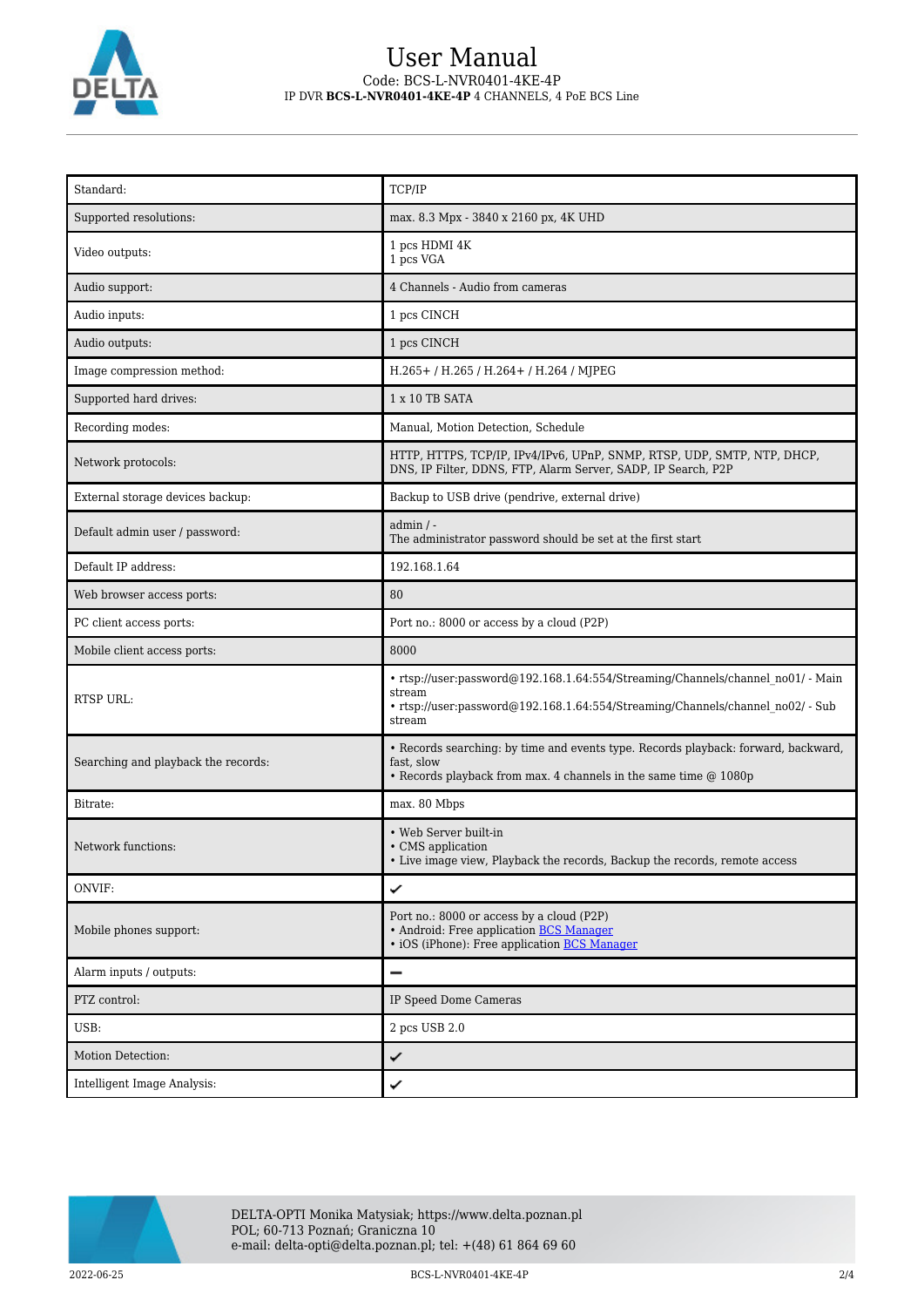

#### User Manual Code: BCS-L-NVR0401-4KE-4P IP DVR **BCS-L-NVR0401-4KE-4P** 4 CHANNELS, 4 PoE BCS Line

| Main features:                   | Functions are realized in cooperation of the recorder with cameras that support these<br>functions<br>• Advanced peripheral protection functions: intrusion, crossing line with separate<br>rules for vehicles and pedestrians,<br>• face detection.<br>• SMD PLUS - searching for an object classified as: human, motor vehicle, non-motor<br>vehicle<br>• Privacy zones |
|----------------------------------|---------------------------------------------------------------------------------------------------------------------------------------------------------------------------------------------------------------------------------------------------------------------------------------------------------------------------------------------------------------------------|
| Mouse support:                   | ✓                                                                                                                                                                                                                                                                                                                                                                         |
| IR remote controller in the set: |                                                                                                                                                                                                                                                                                                                                                                           |
| Operation temp:                  | $-10 °C  55 °C$                                                                                                                                                                                                                                                                                                                                                           |
| Switch PoE:                      | 4-port PoE Switch built-in, 25.5 W / Channel                                                                                                                                                                                                                                                                                                                              |
| Maximum total switch load:       | 36 W                                                                                                                                                                                                                                                                                                                                                                      |
| Power supply:                    | 48 V DC / 1.25 A (power adapter included)                                                                                                                                                                                                                                                                                                                                 |
| Weight:                          | $0.89$ kg                                                                                                                                                                                                                                                                                                                                                                 |
| Dimensions:                      | 260 x 232 x 48 mm                                                                                                                                                                                                                                                                                                                                                         |
| Supported languages:             | Polish, English                                                                                                                                                                                                                                                                                                                                                           |
| Manufacturer / Brand:            | <b>BCS</b> Line                                                                                                                                                                                                                                                                                                                                                           |
| Guarantee:                       | 3 years                                                                                                                                                                                                                                                                                                                                                                   |

Front panel:



Rear panel:



In the kit: